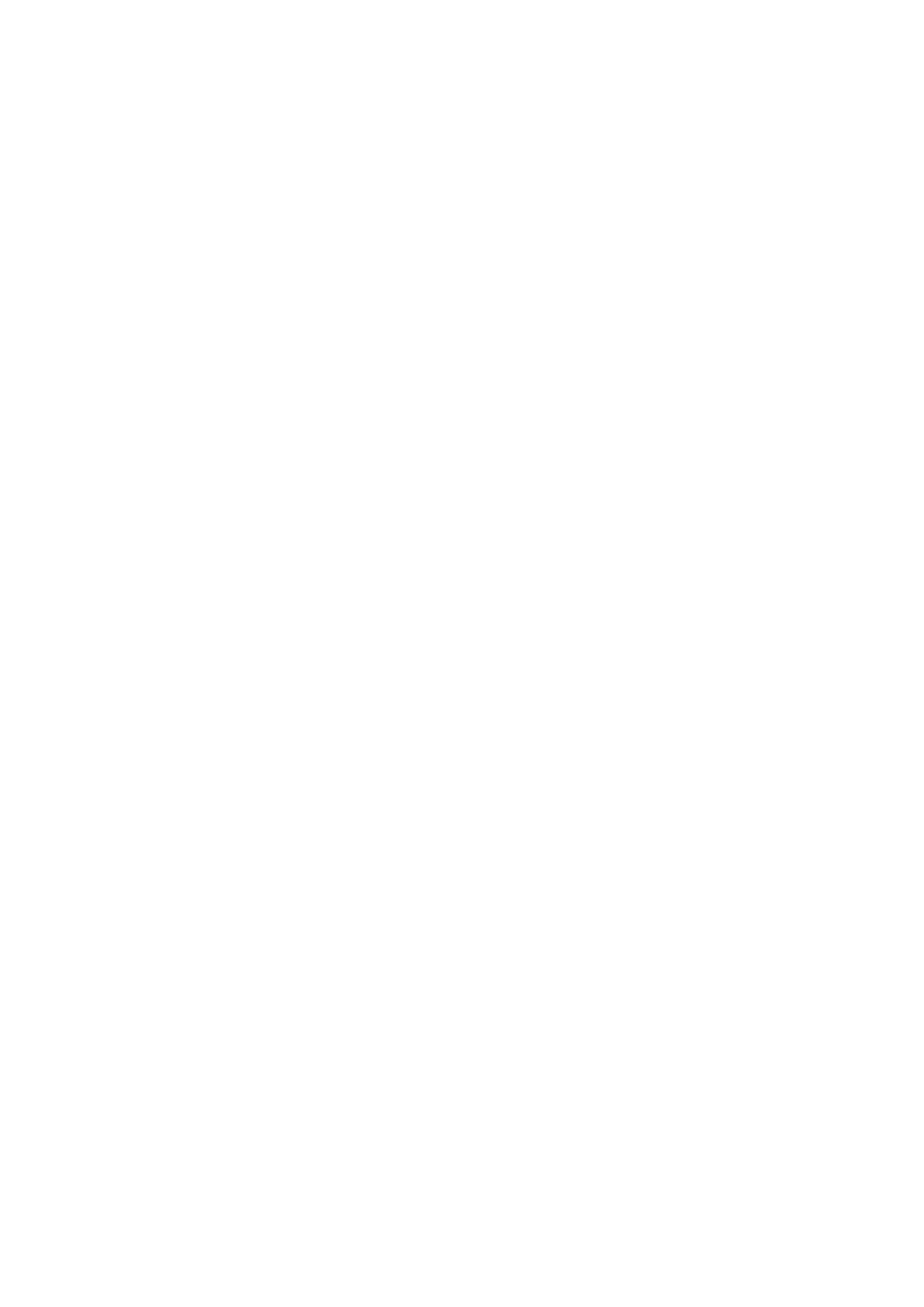

# INDEX

- 1 PURPOSE OF THE CODE OF CONDUCT
- 2 SCOPE
- 3 APPLICATION
- 4 GENERAL PRINCIPLES
- 5 CONDUCT COMMITMENTS
	- **5.1.- Respect for people 5.2. Society, development and environment 5.3. Conflicts of interest 5.4. Respect for privacy and duty of confidentiality 5.5. Market behaviour and respect for free competition**
- 6 REPORTING CHANNEL
- 7 FULFILMENT

#### SCHEDULE - TERMS

**CASINOS GRUP PERALADA**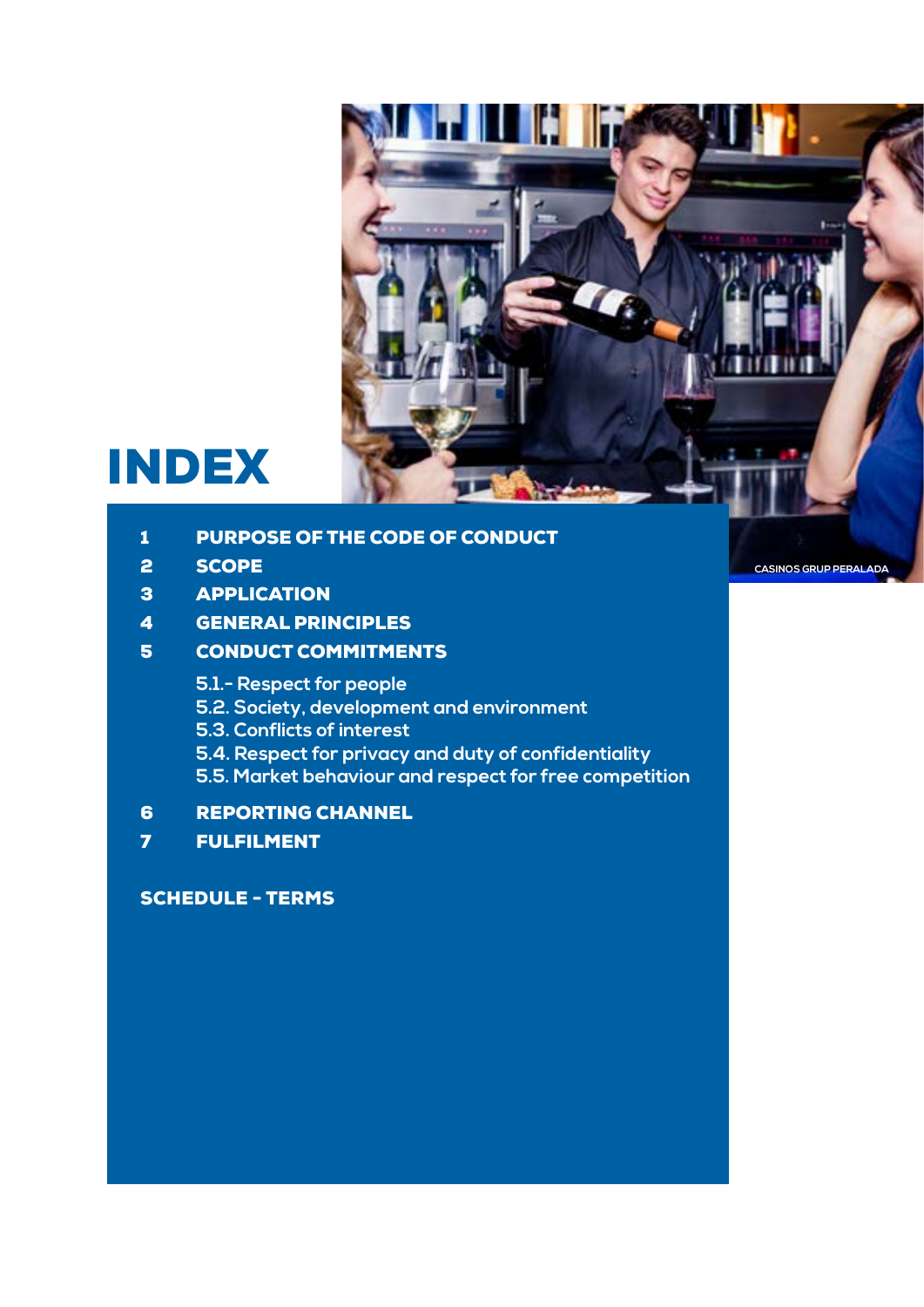### PURPOSE OF THE CODE OF CONDUCT

This Code of Conduct has been approved by GRUP PERALADA. The purpose is to establish the minimum non-negotiable standards we ask our suppliers and other collaborators (hereinafter referred to as the Supplier), as well as their subcontracted suppliers, to respect and fulfil when doing business with GRUP PERALADA.

Such action guidelines shall be observed in the development of the daily activities in order to secure an ethical and responsible professional behaviour consistent with the business culture of the Group.

This document is the extension of the Code of Conduct of GRUP PERALADA and the basis of its Regulatory Compliance programme.

## **SCOPE** 2

1

This document is applicable to all entities comprising GRUP PERALADA. GRUP PE-RALADA shall be deemed as all such companies, parent and affiliated companies, of Inverama S.L. belonging to the Group and controlled companies that meet the requirements set forth in the legislation in force and whose decision-taking is controlled by the Group. We also include within GRUP PERALADA the foundation Fundació Privada Castell de Peralada, given that they share the same values and principles, as well as some of their officers.



The Code of Conduct standards establish the conducts for the Supplier with which GRUP PE-RALADA negotiates, including its parent, affiliated companies and subsidiaries, as well as all such other with which they may negotiate, including all employees (permanent, temporary, migrant and agency contract workers), ascendant suppliers and other third parties. The Supplier shall be liable for disclosing, educating and acting with diligence when verifying compliance of this Code of Conduct towards its employees, agents and subcontracted suppliers.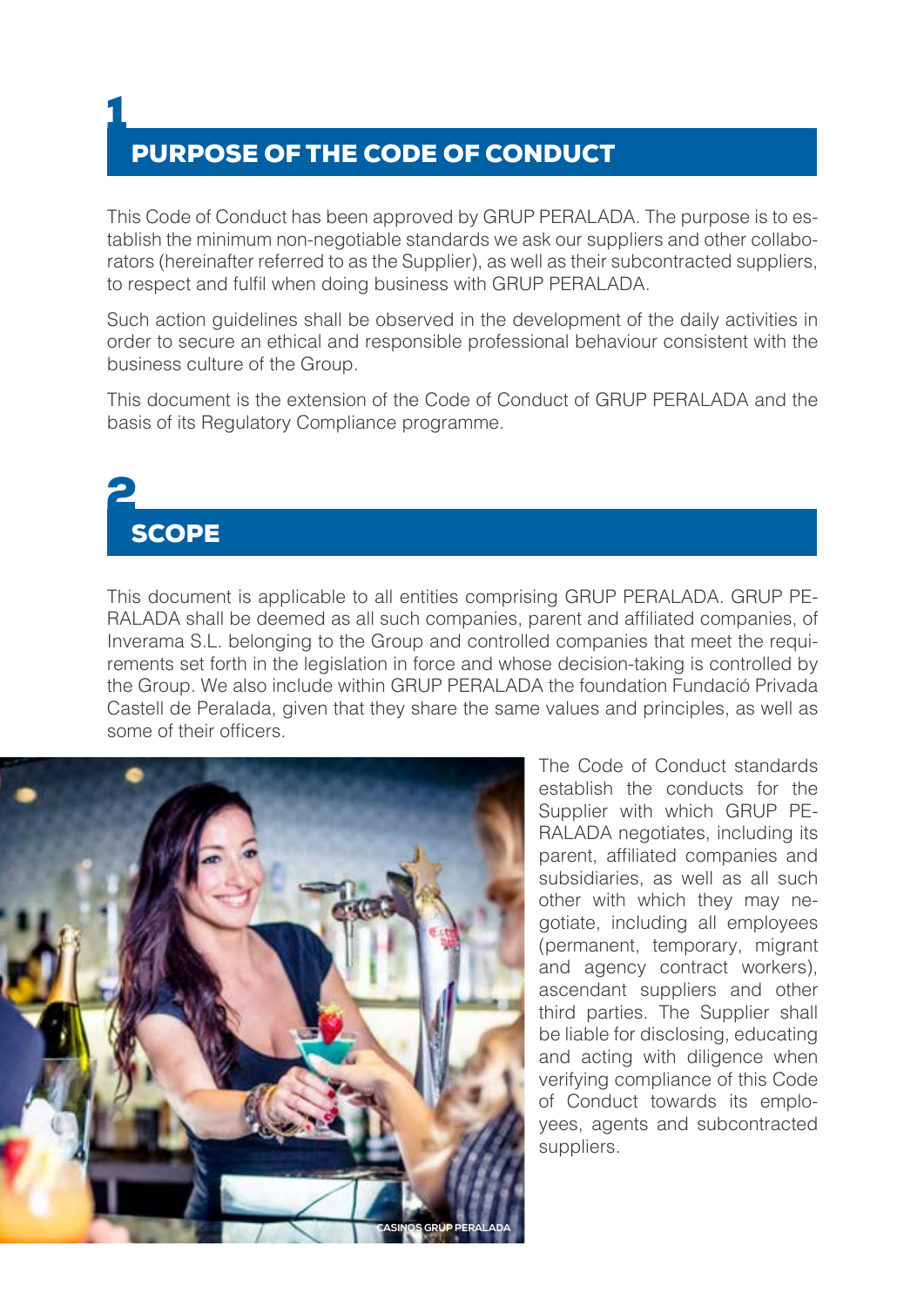

Acceptance of the Code of Conduct is a preliminary requirement for the Supplier in all contracts with GRUP PERALADA. The Code of Conduct standards shall not replace but are additional to the provisions of any other legal agreement or contract between the Supplier and GRUP PERALADA.

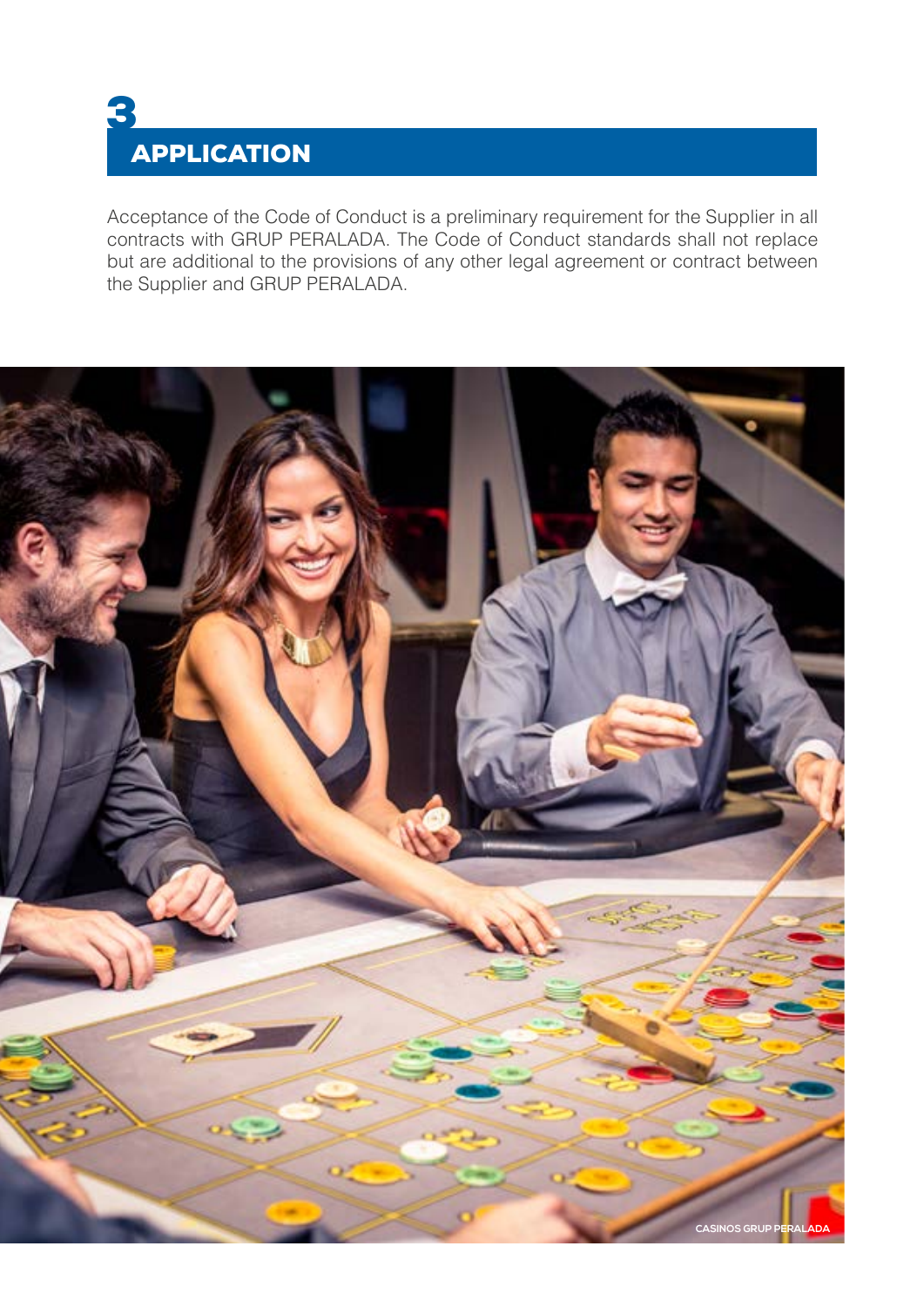## GENERAL PRINCIPLES 4

The Code of Conduct is based on the following principles:

#### LEGALITY COMPLIANCE:

Act in accordance with the laws and regulations in force in the countries where GRUP PERALADA may develop or seek to develop its business, fully observing the commitments assumed with third parties, as well as the custom and good practices of such countries where they may exercise their activity. The application of the Code of Conduct shall in no event imply any breach of the legal provisions in the countries where the Supplier may operate.

#### ENTRENCHING THE INTEGRITY CULTURE:

The Supplier of GRUP PERALADA must act on a responsible and efficient basis.

#### RESPECTING ALL PERSONS,

Protecting the fundamental human rights universally recognised, with no person being discriminated on grounds of race, religion, sexual orientation, political opinion, age, nationality, sex, illness or physical disability.

#### RESPECTING COLLECTIVE RIGHTS:

The Supplier of GRUP PERALADA must recognise the syndication, freedom of association, collective negotiation and any other rights that may be granted thereto by the legislation in force.

#### RESPECTING THE POLITICAL, OPINION PLURALISM AND FREEDOM OF ASSOCIATION:

The relationship and/or affiliation to political parties or other type of institutions, associations or public-purpose entities or entities whose purpose may exceed those of GRUP PERALADA shall be carried out so that it is absolutely clear that such relationship and/or affiliation is undertaken in their personal capacity only, avoiding any kind of link with GRUP PERALADA.

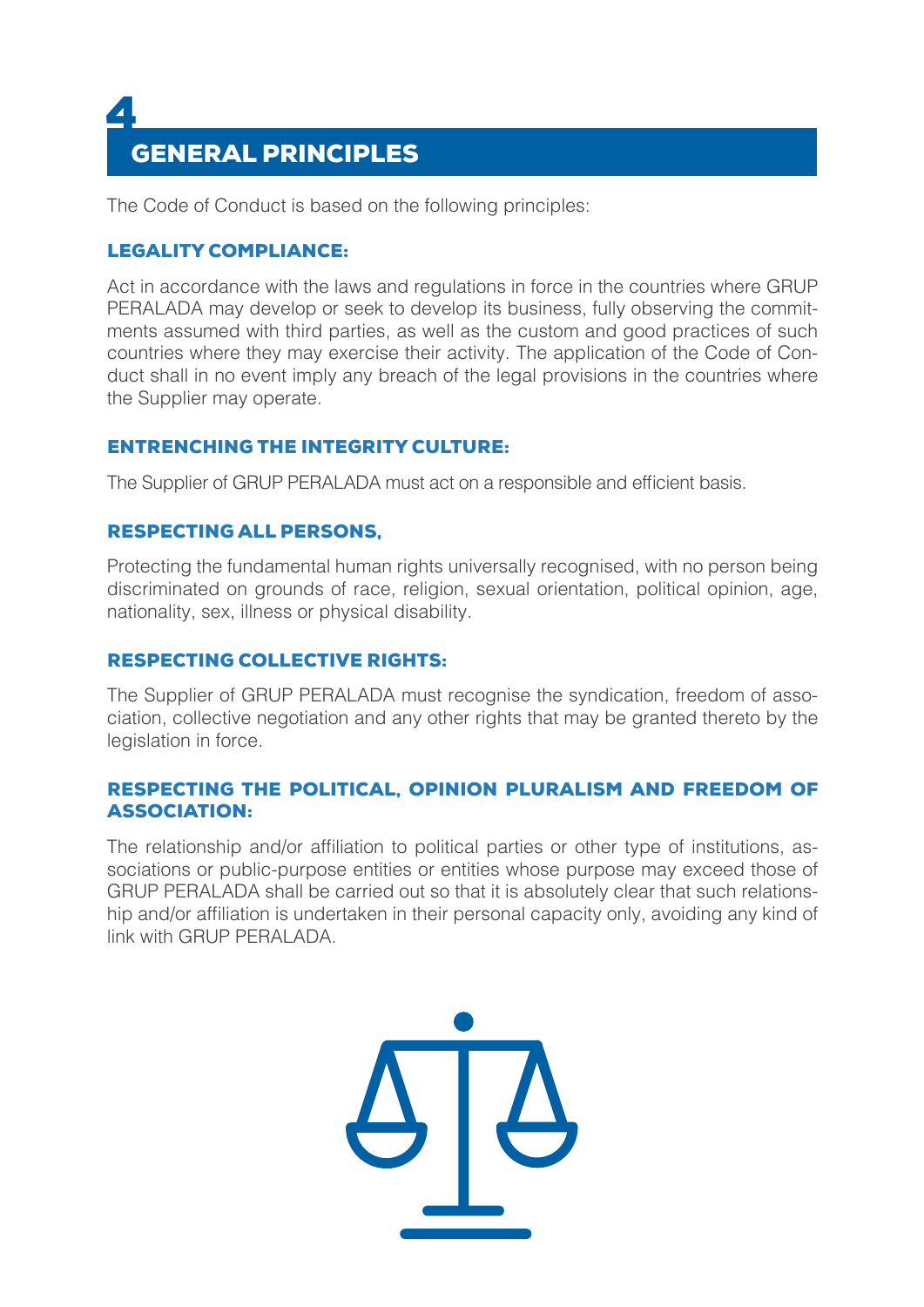### CONDUCT COMMITMENTS 5

#### 5.1. RESPECT FOR PEOPLE

Any act that directly or indirectly may violate or infringe people's dignity shall be totally prohibited.

Under no circumstances shall intimidation, any harassment, including psychological or moral harassment and/or mobbing, harassment on grounds of racial or ethnic origin, religion or convictions, disabilities, age or sexual orientation, sexual harassment or harassment on grounds of sex, as well as any conduct that may generate a damaging working environment, the abuse of authority, the lack of respect or consideration or any other act of physical or verbal aggression, be admitted. The foregoing shall apply both to internal relationships and relationships with third parties.

This conduct also comprises the commitment demandable from GRUP PERALADA to the Supplier of providing work centres in which workers' health and safety is protected. In this regard, the regulations on occupational risk prevention applicable to the working environment, shall be fulfilled.

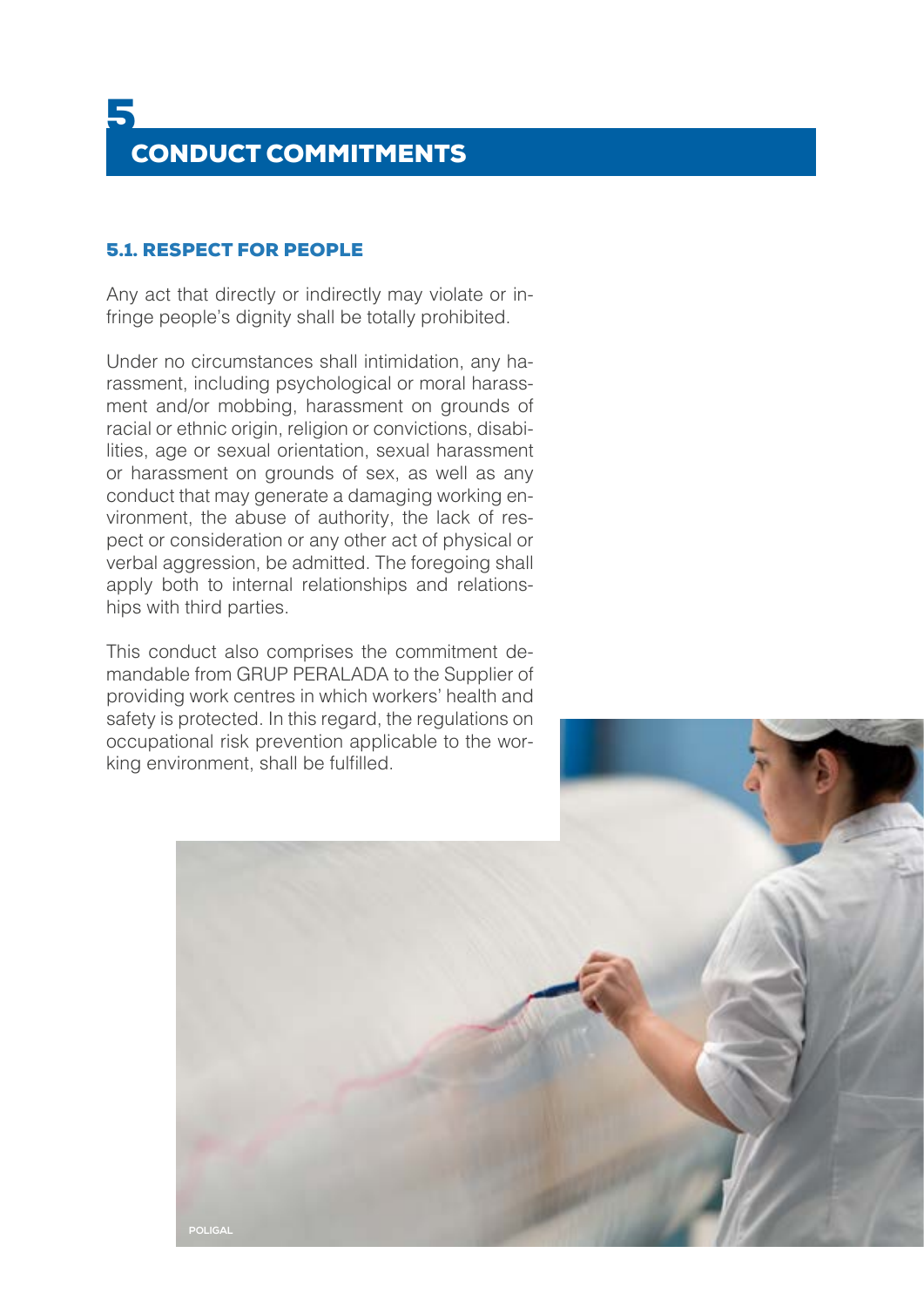#### 5.2.- SOCIETY, DEVELOPMENT AND ENVIRONMENT

GRUP PERALADA shall appreciate the commitment to collaborate with the development of the countries where its Supplier may be present.

Moreover, GRUP PERALADA requires fulfilment of the commitment to comply with all demanding regulations on environment.



#### 5.3.- CONFLICTS OF INTEREST

The Supplier is expected to report GRUP PERALADA of any situation that may be considered as a conflict of interests. Therefore, the Supplier shall inform GRUP PERA-LADA if any employee of the Supplier or any professional hired by the Supplier may have any interest in the business of GRUP PERALADA or any type of economic link with GRUP PERALADA.

As an example, the following, among others, shall be considered as situations of conflict of interests: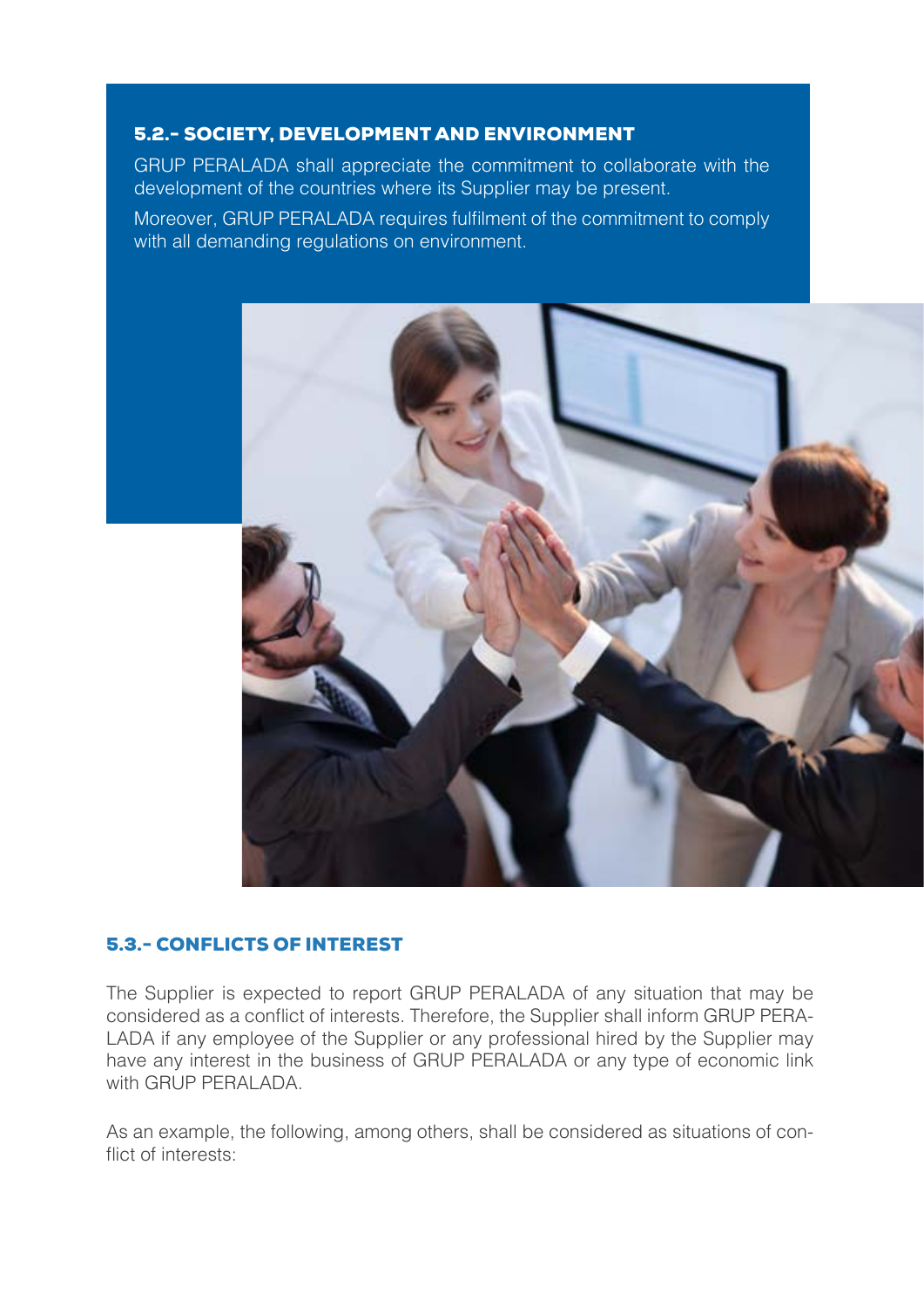- Economic participation by the Supplier in GRUP PERALADA.
- Being a relative or any other emotional bond by the Supplier in GRUP PFRAI ADA.
- Being a relative or any other emotional bond of managers or contact persons by the Supplier in GRUP PERALADA.
- o Having an interest in other companies by the Supplier in which GRUP PERALADA, any of its managers or shareholders may also have any interest.

#### 5.4.- RESPECT FOR PRIVACY AND DUTY OF CONFIDENTIALITY

The Supplier of GRUP PERALADA is obliged to protect the information and knowledge arisen within the contractual relationship with GRUP PERALADA, of its property or under its custody. GRUP PERALADA has a policy of use of the TIC resources in order to ensure the following commitments:

- Maintain the confidentiality and use consistently with the purposes established, any data, information or document obtained.
- The Supplier shall not make copies or reproduce such information or knowledge to use them otherwise but for the necessary development of its duties.
- The confidential obligation during the contractual relationship with GRUP PERALADA.
- The Supplier that, due to its activity with GRUP PERALADA, may have access to data, computer supports and documents that may affect the personal or family privacy both of the Directors, Managers and employees of GRUP PERALADA and third parties, shall keep secrecy in relation thereto, any copy, delivery, disclosure or communication to any non-authorised personnel or third parties, being prohibited.

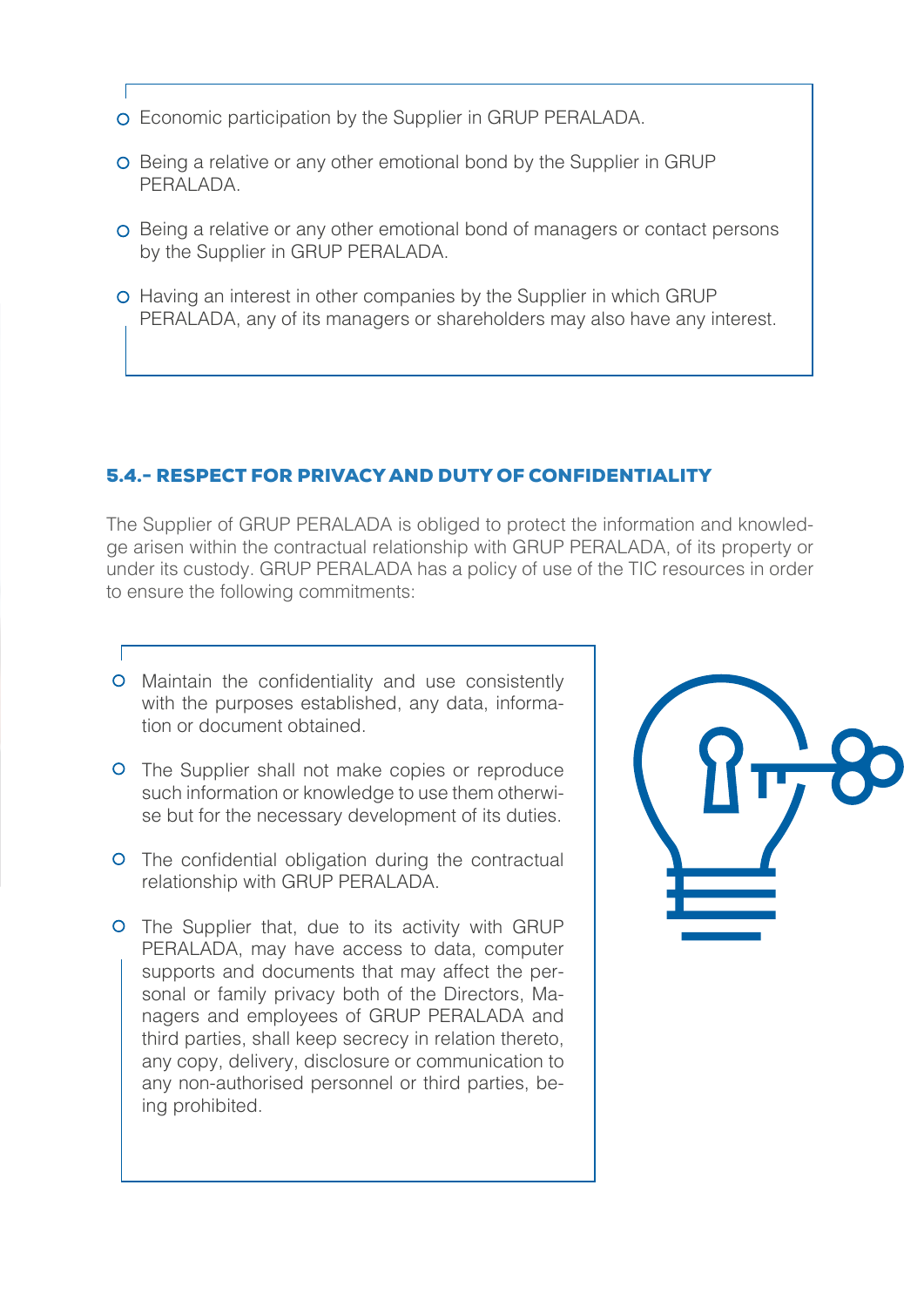#### 5.5.- MARKET BEHAVIOUR AND RESPECT FOR FREE COMPETITION

GRUP PERALADA competes in the market faithfully and does not admit any fraudulent, deceitful or any other conduct that may not be consistent with the demandable requirements of good faith and due diligence.

- The Supplier of GRUP PERALADA shall refuse information on competitors obtained improperly or infringing the confidentiality established by their lawful holders.
- The Supplier of GRUP PERALADA shall refrain from disclosing misleading or false information on competitors of the company or firms in the commercial trade or in any other scope of action.
- As a general rule, the Supplier of GRUP PERALADA may in no event offer, confer, request or accept, directly or indirectly, donations or gifts, favours or compensations, of any nature whatsoever in its relationship with GRUP PE-RALADA. The Supplier is expected to inform of any situation the breach of which it may become aware. Only proportional and reasonable minor gifts or hospitalities shall be excluded. Gifts in cash, in any event, shall be prohibited.

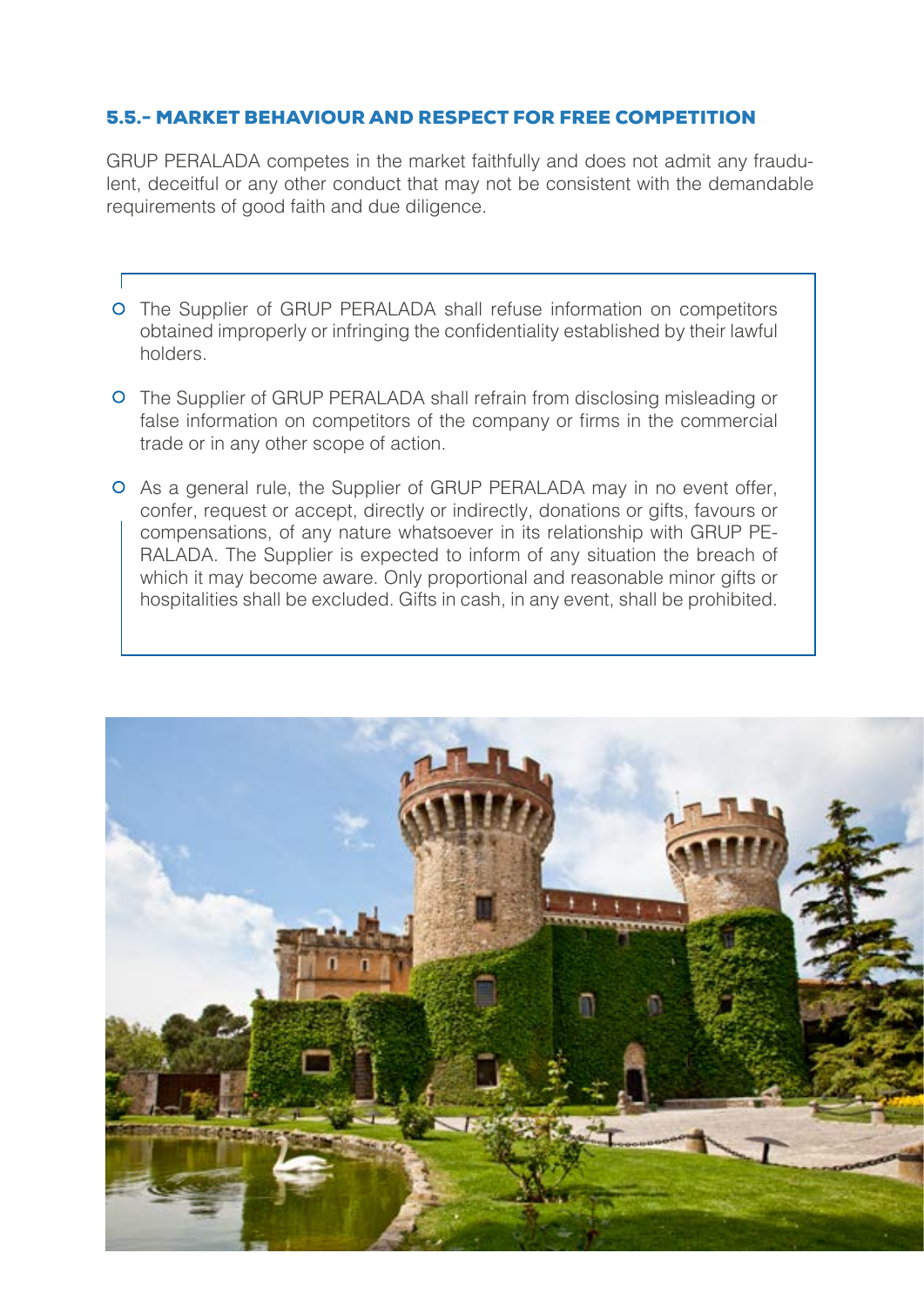Respect to work, research and development constitute another of the basic principles of GRUP PERALADA.

The Intellectual and Industrial Property includes, among others, copyrights, patents, trademarks, domain names, reproduction rights, design rights, database extraction rights and rights on specialised technical knowledge.

The Supplier shall be required to, for the acquisition, operation, development, manufacture, use and/or commercialisation of any design, model, procedures, etc. to be used in the development of the activity of GRUP PERALADA, fulfil that established in the applicable regulations on Intellectual and Industrial Property Protection.

## REPORTING CHANNEL 6

In order to ensure fulfilment of the Code of Conduct, GRUP PERALADA has created a reporting channel as a communication mean to guarantee privacy of reports.

The Supplier of GRUP PERALADA is expected to, before any circumstance in which the Supplier may doubt of any possible breach of any of the premises described above, communicate such circumstance to the reporting channel made available by GRUP PERALADA.

Reports shall be communicated to:

- canaldenuncias@grupperalada.com
- Ordinary mail: c/ Pere II de Montcada, Nº: 1. Barcelona CP: 08034 FAO: Regulatory Compliance Manager
- Telephone: +34 93 503 86 00 FAO: Regulatory Compliance Manager

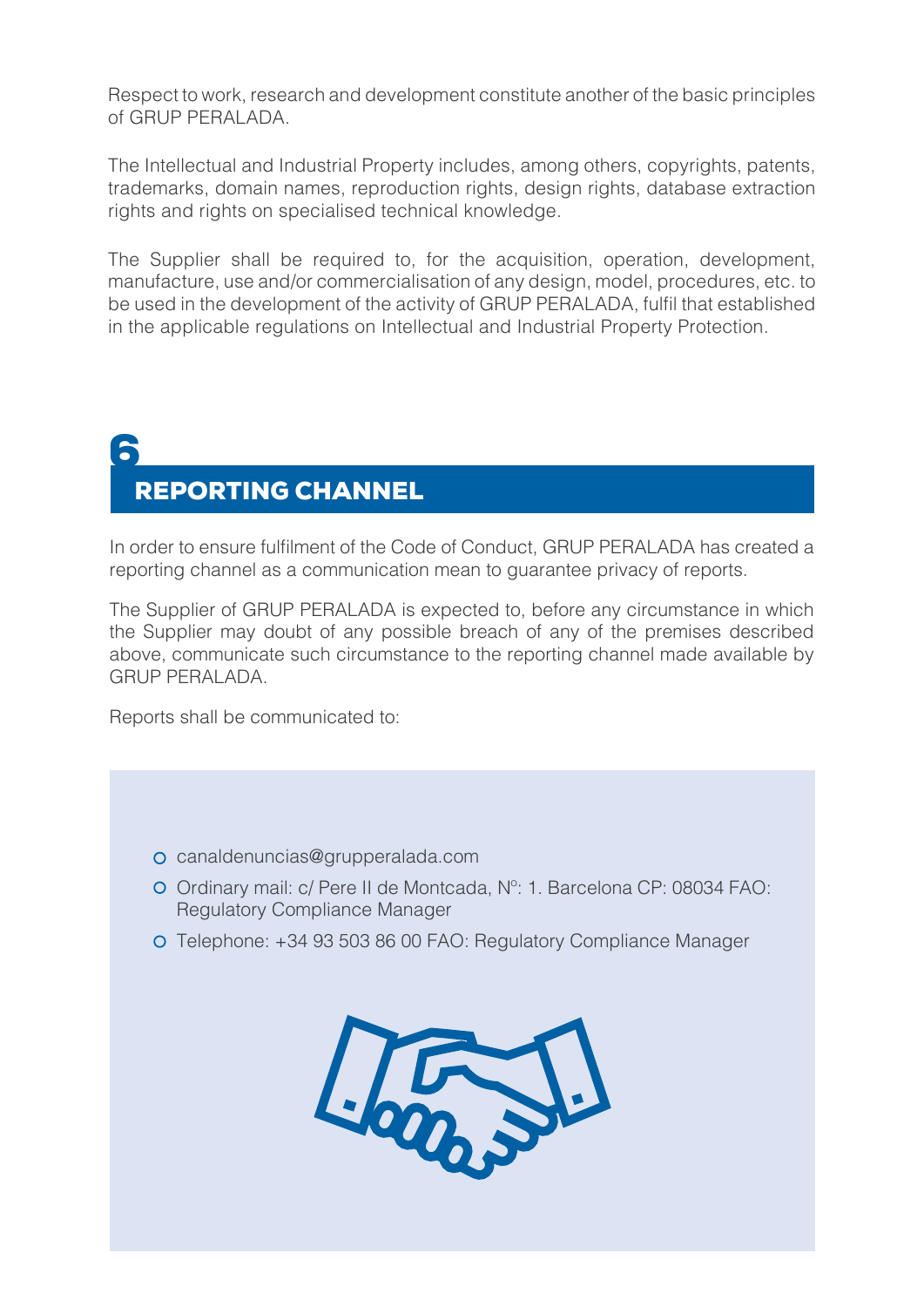### FULFILMENT 7

The Supplier undertakes that all its activities shall conform to the provisions included in this Code of Conduct.

GRUP PERALADA expects from the Supplier to observe all applicable laws and regulations and, particularly, those relating to the pillars detained in this document and to make their best efforts to fulfil the international standards and those of the sector, as well as the good practices.

In such cases where there is any suspected or threatened serious breach that may cause any damages to GRUP PERALADA, either economic, reputational or any other damages, GRUP PERALADA reserves the right to undertake the following protocol:

- Evaluate the veracity of the suspicion or report the possible breach.
- Contact the person in charge of regulatory compliance of the Supplier requiring such person a diagnosis of the event occurred.
- Compare and assess together with the Supplier the proportionality of the events occurred.
- Internally evaluate and take the necessary measures according to the risk that may be assumed by GRUP PERALADA in its regulatory compliance programme which, if the seriousness of the event is confirmed, could cause the cancellation of the contractual relationship.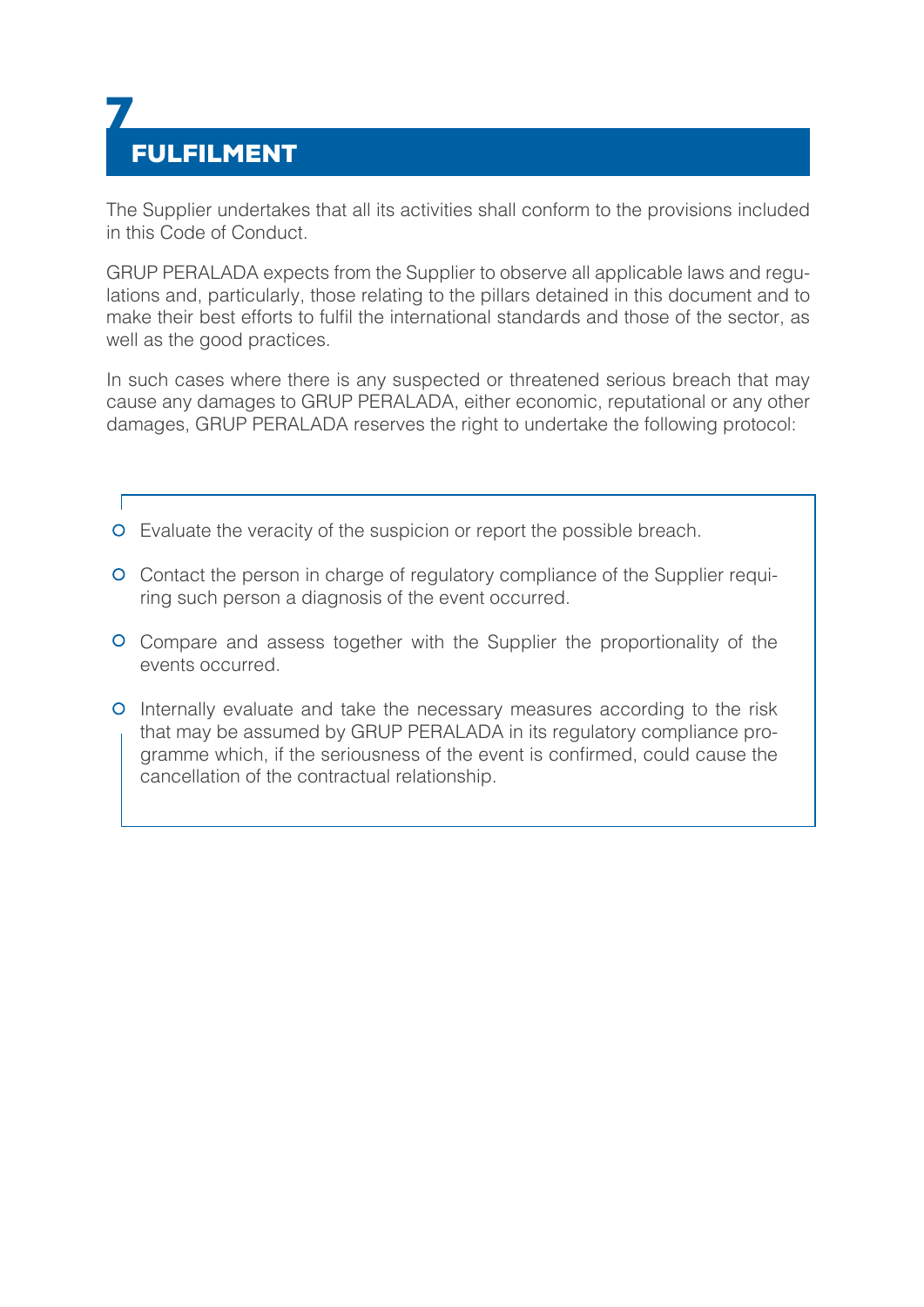"OPEN YOUR ARMS TO CHANGES, WITHOUT LOSING YOUR VALUES."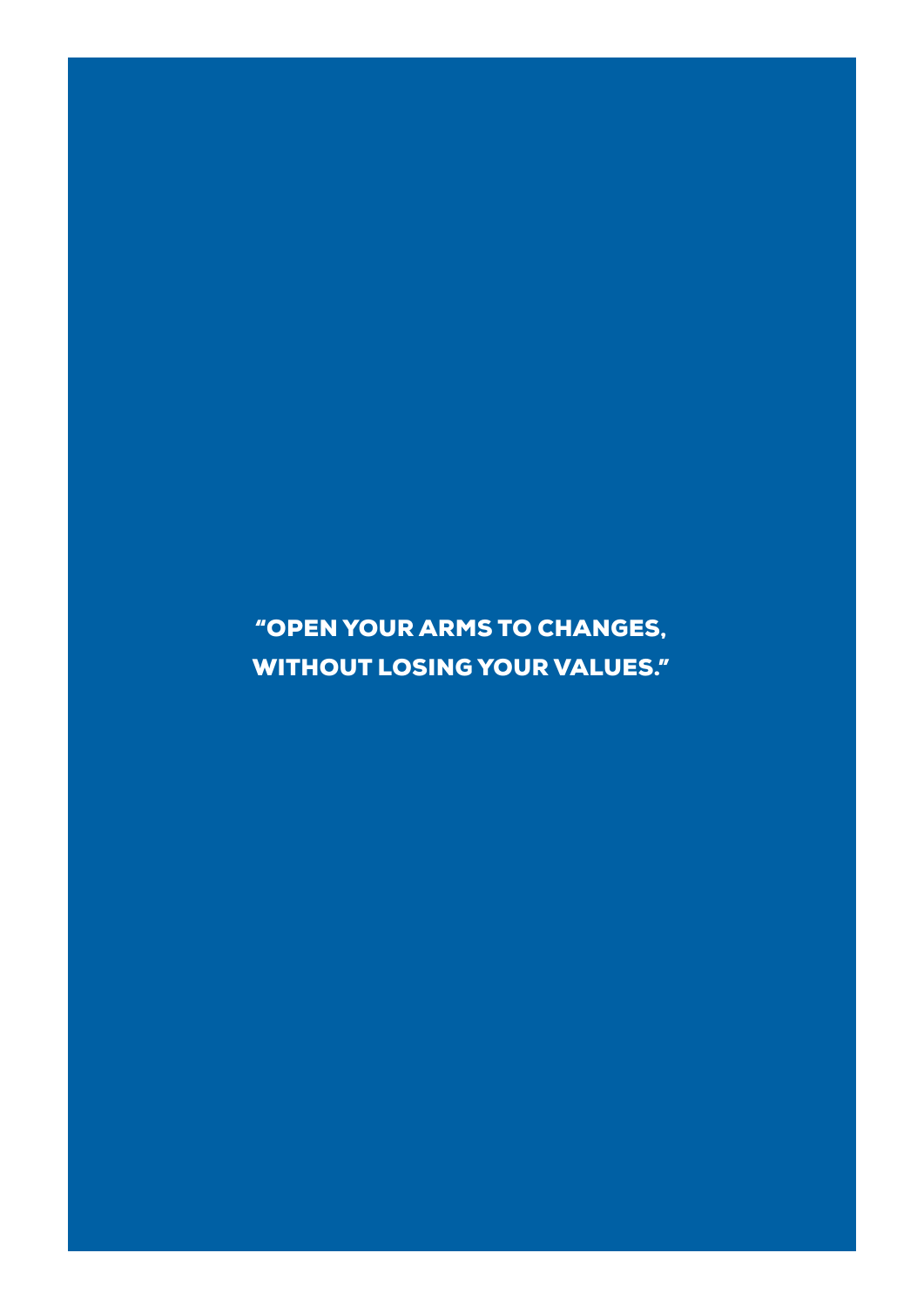









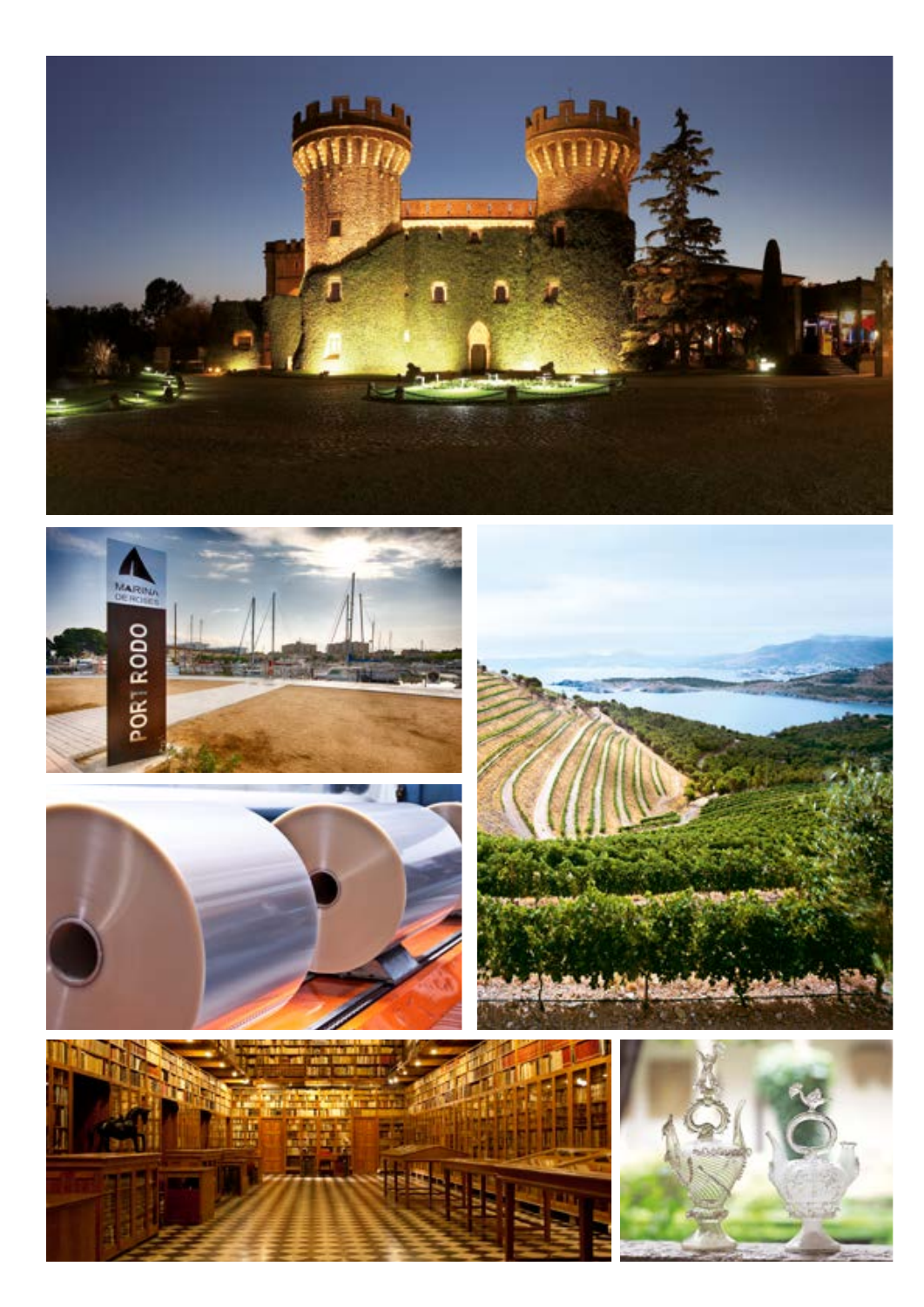







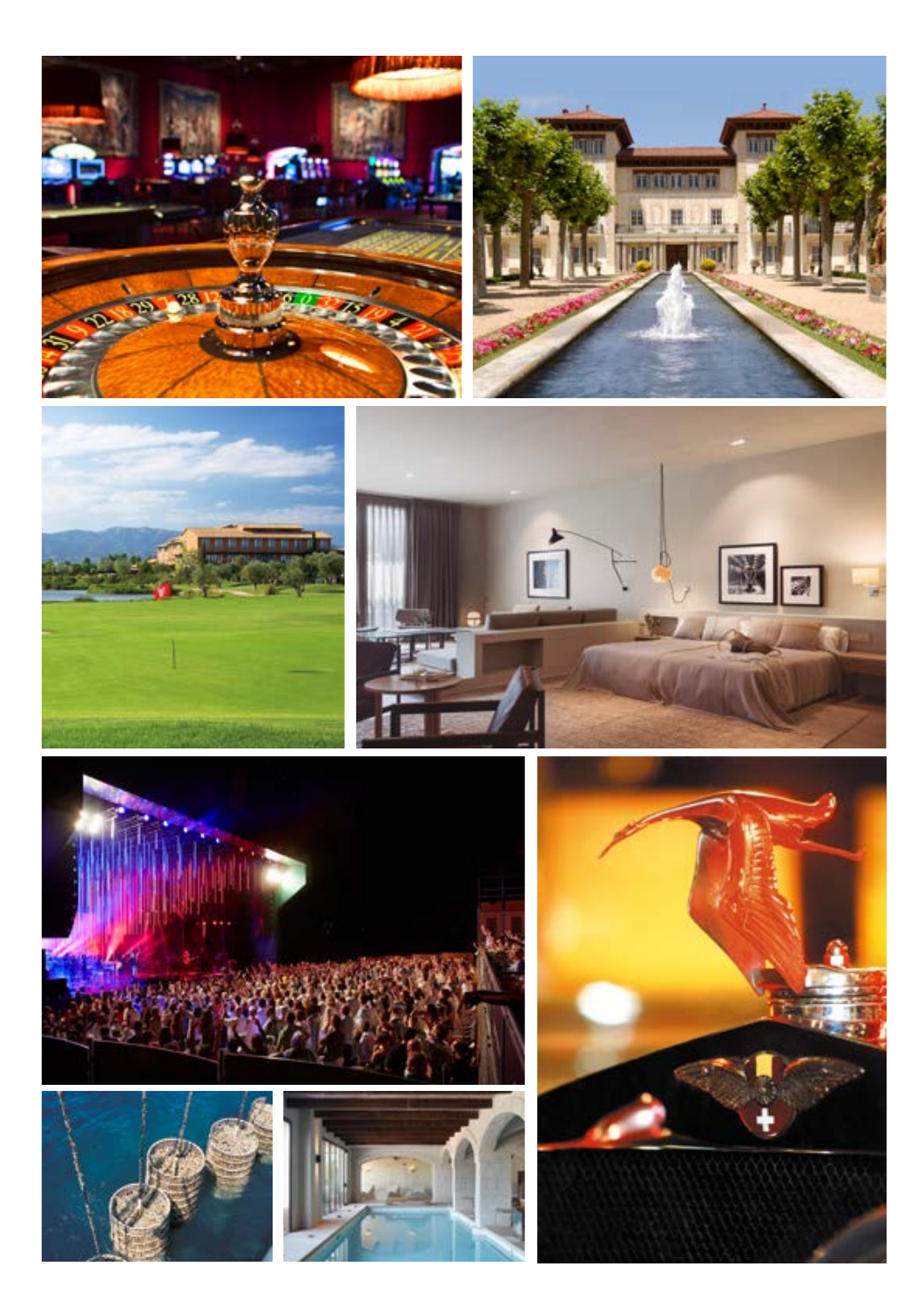### SCHEDULE - TERMS

- **1. Activity:** means any of the actions, duties and works carried out by the Group or its Directors, Officers, Co-operators and Employees while performing its corporate purpose.
- 2. Board of Directors of Inverama S.L.: means the ultimate Management body of GRUP PERALADA as the parent company of the Group.
- **3. GRUP PERALADA or the Group:** means all such affiliated companies members of the Group and controlled by the Group which meet the requirements set forth in the legislation in force and whose decision-taking is controlled by the Group.
- **4. Code of Commerce:** means Royal Decree of 22 August 1885, publishing the Code of Commerce.
- **5. Criminal Code:** means Organic Law 10/1995, of 23 November of the Criminal Code, amended by Organic Law 1/2015, of 30 March.
- **6. Sectorial Codes:** means Act 13/2011, of 27 May on gaming regulation, betting Regulations, etc.
- **7. Specific Policies of the Group:** means the occupational risk prevention plan, computer systems use Policy, Anti-corruption Policy, etc.
- 8. Officers: means each member of the Board of Directors of GRUP PERALADA and of the companies belonging to the Group.
- **9. Directors:** means all persons within the central organisation of the company, who may be responsible for the functional area and who may have direct dependence on the CEO, the Board of Directors or the General Manager. This definition shall be deemed notwithstanding the different legal definitions of officer set forth in the stock exchange regulations relating to market abuse, transparency and good governance and which may be applicable in each particular case.
- **10. Personnel or employees:** means all members of the board, officers and other employees of GRUP PERALADA, under any contracting whenever they act in their condition as such, i.e., for and on behalf of the Group, and both directly and indirectly through any intermediate person or by means of any company or other type of controlled entity.
- **11. Related person:** means any person in any of the following situations with the personnel of GRUP PERALADA:
	- a. Spouse or person with analogous emotional relationship.
	- b. Ascendants, descendants or siblings.
	- c. Ascendants, descendants or siblings of the spouse or person with analogous emotional relationship.
- **12. Other professionals:** means regular consultants, agents or third parties and of significant importance for the Group hired by any of the companies of GRUP PE-RALADA. Significant importance shall mean such natural or legal persons from whom signature of this Code of Conduct may be required due to their close relationship with the Group. Ex.: freelancers working in terms of exclusivity, suppliers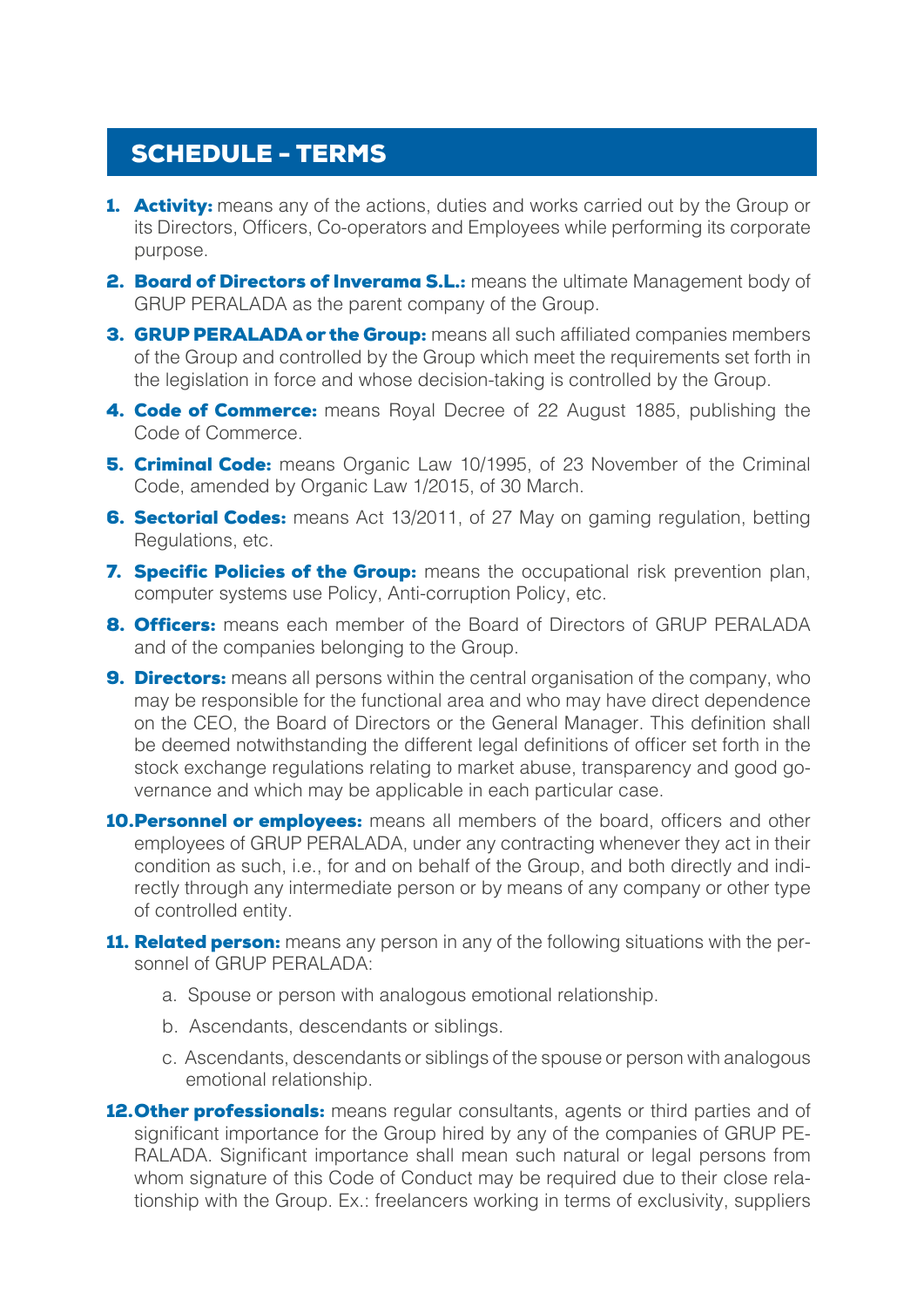with recurrent services by regular monthly payments in which the Group is an important customer, etc.

- **13. Third parties:** means any natural or legal person beyond the organisation and management of GROUP PERALADA, but which has any linkage with the Group.
- **14. Regulatory Compliance Officer:** means the person in charge of the supervision and management of conflicts in the application of this regulations.
- 15. Ancillary documentation: means the rules, documents and/or newsletters issued or drawn up by GRUP PERALADA to complete, clarify and/or modify that provided in this Code.
- 16. Confidential documents: means any material, either written, audio-visual, computer or any other supports of any secret or confidential information.
- **17. Authority:** means such person individually or as member of any corporation, court or collegiate body in command or who may exercise its own jurisdiction, i.e., has, within the public scope, the capacity and authority to impose, requiring others to obey that ordered. In any event, authority shall mean all members of the Parliament, Senate, Legislative Assemblies of the Autonomous Communities, the European Parliament and the officers of the Public Prosecutors' Office. Similarly, as an example, mayors, regional presidents, Ministries, Judges and Magistrates, including Justices of the peace, Lawyers of the Justice Administration, as well as deans of faculties, among others.
- **18. Public officer:** means, for the purposes of applying the criminal regulations, any person who by operation of Law or election or appointment by a competent authority may participate in the exercise of the public office, pursuing general collective purposes. The foregoing, although the person is not within the organisation of the Administration or does not have any permanent or professional relation with the Administration. As an example, but without being limited thereto, public officers shall be: councillors and municipal experts; regional ministries; labour personnel of the local, regional and state Administration; directors, managers and employees of public or mixed companies; municipal advisors.
- **19. Personal operations:** means all operations carried out by the persons subject to this Code.